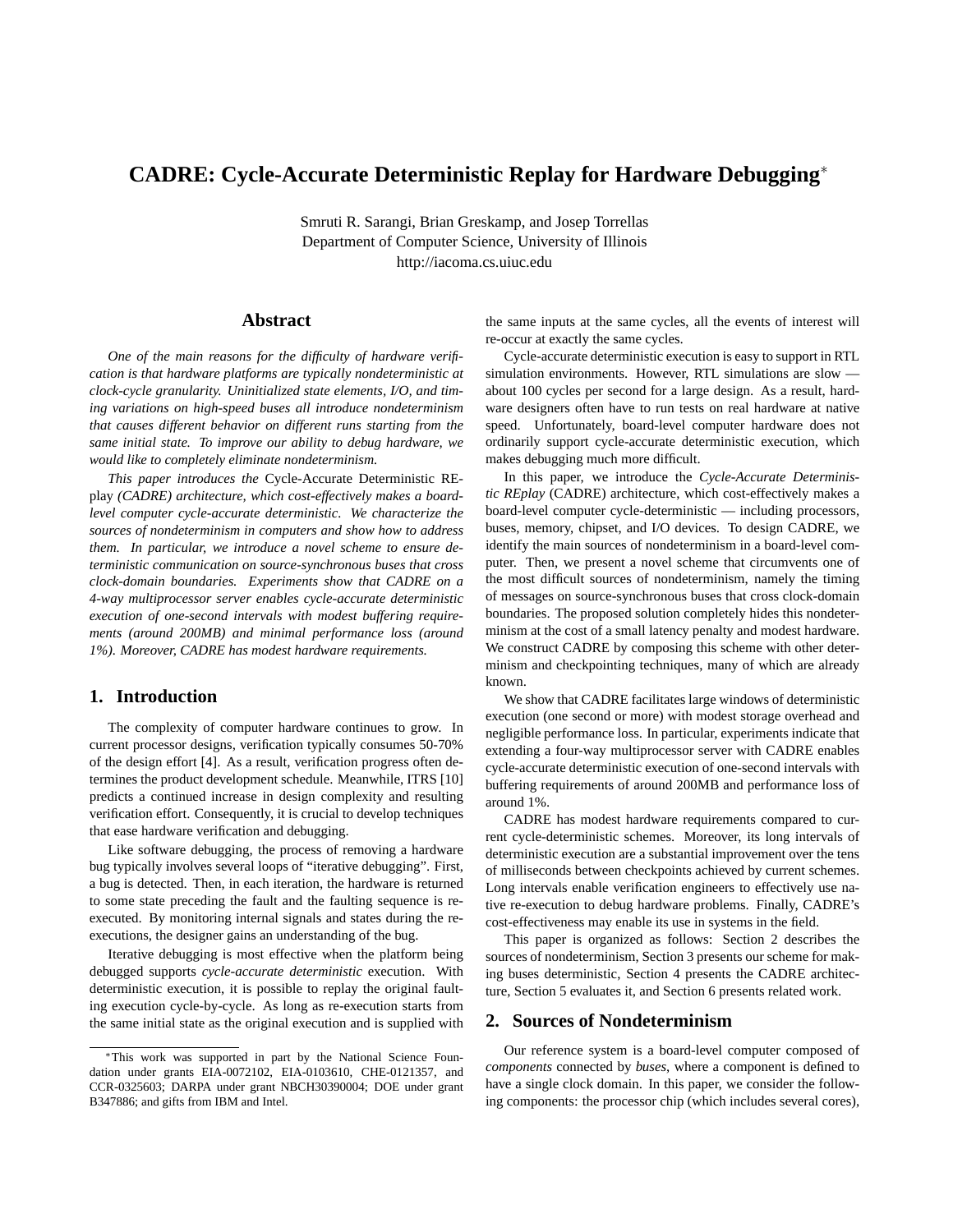the memory controller, the main memory, and the I/O controller. The buses of interest are those that connect components in different clock domains. While a bus could connect several components, all of the buses of interest considered in this paper happen to be point-to-point.

In this environment, assume that each component has a counter driven from its local clock. An *input* to component M is deterministic if it is guaranteed to arrive at the same count value in  $M$  on every run that starts from the same initial state. Likewise, an *output* of  $M$  is deterministic if it is always generated at the same count value in M. A *component* is deterministic if determinism of all its inputs implies determinism of all its outputs. Finally, a *system* is deterministic if all of its components and buses are deterministic.

This section enumerates the main sources of nondeterminism in CPUs, memory systems, IO systems, and buses. It also describes other effects.

## **2.1. Nondeterminism in CPUs**

The traditional sources of nondeterminism in CPUs are the result of how the logic is designed. The principal sources of logic nondeterminism are: (i) random replacement policies in caches, (ii) random request selection in arbiters, and (iii) uninitialized state elements (i.e., elements in the Verilog 'X' state). In general, these sources can be eliminated with appropriate design of RTL code, for example as described by Bening and Foster [5].

Novel dynamic techniques for power saving such as clock duty cycle modulation and voltage-frequency scaling (DVFS) also contribute to nondeterminism. They affect the timing of events in the core. On the other hand, dynamic clock gating can be designed to maintain determinism. For example, the Pentium 4 is designed such that a hardware unit's outputs are cycle-for-cycle equivalent irrespective of whether the unit is clock gated or not [6].

#### **2.2. Nondeterminism in Memory Systems**

The cores of synchronous DRAM memory chips have fixed latencies for the operations and, therefore, can be considered fully deterministic. This is reasonable because the control logic in the DRAM chip is relatively simple. However, there is more to the memory system than just the DRAM chips; a good deal of the memory's "intelligence" is located in the memory controller. The memory controller is typically either a part of the chipset or is integrated with the processor core. It is responsible for scheduling memory requests and managing DRAM refresh and ECC scrubbing operations.

Of these operations, DRAM refresh and ECC scrubbing are sources of nondeterminism. This was pointed out by verification engineers working on the Intel Itanium-2 processor [13]. The reason is that refresh is typically implemented as a task that runs opportunistically depending on the memory conditions [3]. Therefore, as we re-execute an application, the timing of refreshes changes. The ECC scrubbing task in the memory controller contributes to nondeterminism for the same reason.

#### **2.3. Nondeterminism in IO and Interrupts**

The timing of IO operations and interrupts is notoriously unpredictable. For example, hard disks have mechanical components that introduce non-deterministic seek times and rotational delays. The timing of events from human-interface devices and network interfaces is equally unpredictable.

#### **2.4. Nondeterminism in Buses**

The buses that cross clock domains in a computer, for example as they connect different chips together, are a major source of nondeterminism. These buses are often source-synchronous [8], which means that the transmitter generates and transmits a clock signal that travels with the data to the receiver. One popular example is HyperTransport [11]. In these buses, receiving a message occurs in two steps (Figure 1). First, the rising edge of the transmitter clock signal latches the data into a holding queue in the bus interface of the receiver. We refer to this event as the *arrival* of the message. Some time later, normally on the next rising edge of the receiver's core clock, the receiver removes the data from the queue and submits them for processing. We refer to this event as the *processing* of the message.



**Figure 1.** Arrival and processing of a message at the receiver.

The causes of nondeterminism are *jitter* and *drift*, which change the arrival times of clock and data pulses at the receiver. They are the inevitable result of physical and electrical processes such as temperature variations, voltage variations, accumulated phase error in PLLs, channel cross talk, and inter-symbol interference [8, 11, 17]. All high-speed communication specifications must therefore include provisions for tolerating the uncertainty in signal arrival times, but they do not usually guarantee determinism.

Figure 2 illustrates how uncertainty in the arrival time of the transmitter clock can give rise to nondeterminism at the receiver. Due to drift and jitter, the receiver may see the rising edge of the transmitter clock anywhere in the hatched interval. If the receiver processes the message on the first rising edge of the core clock after arrival, then the processing time is nondeterministic because it depends on the arrival time.



**Figure 2.** Nondeterministic and deterministic message processing.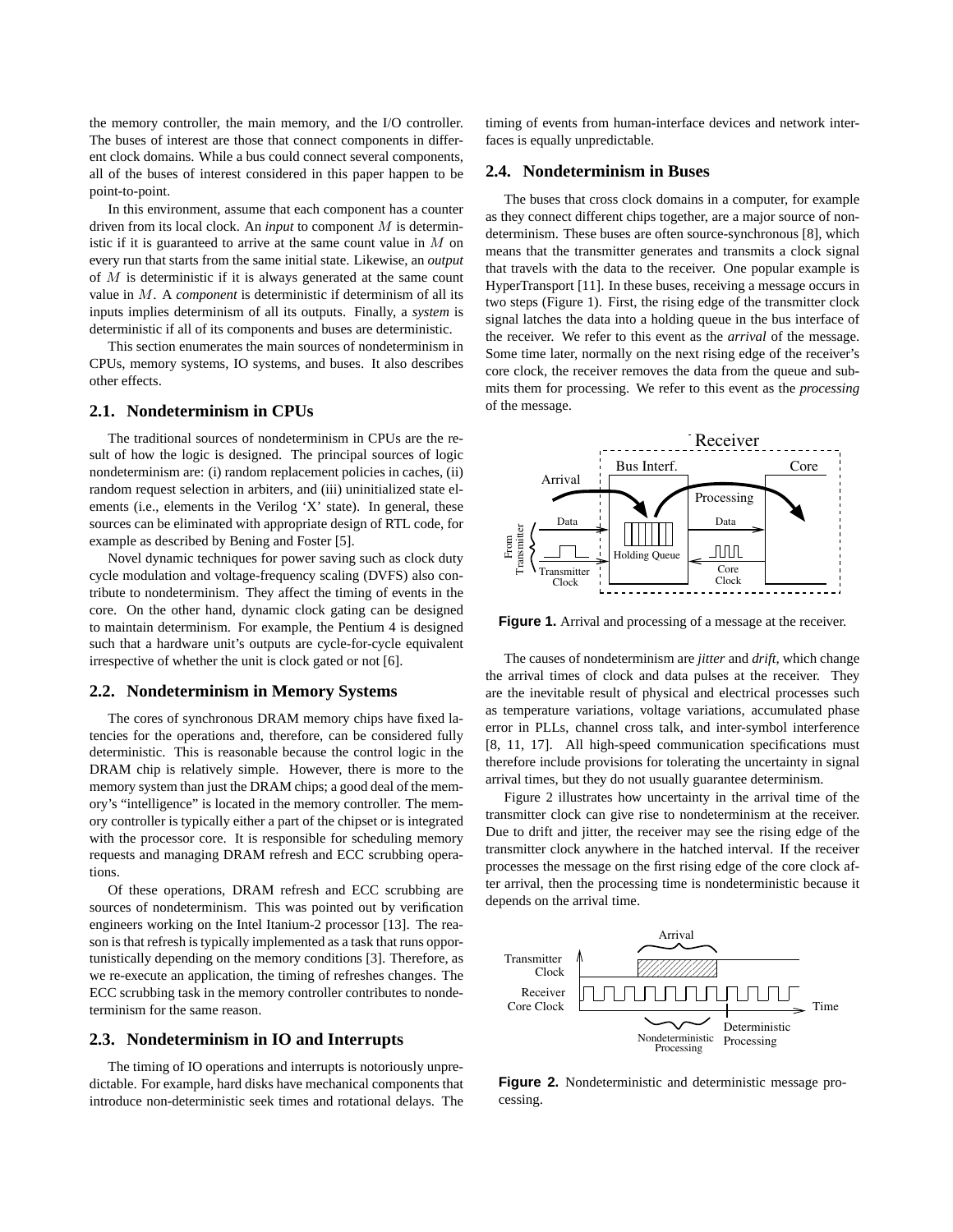Current systems experience nondeterminism. For example, the HyperTransport protocol assumes a sampling error of one cycle even for very short buses [11].

Even high-precision chip testers will find it difficult to maintain determinism as design frequencies increase. The arrival time uncertainty for testers is expressed in terms of the EPA (Edge Placement Accuracy), which is defined as the  $3\sigma$  variation in the difference between the actual and intended arrival times of a signal transition at the receiver [15]. Commercial test equipment typically has a 25 ps EPA [19], but even with such high accuracy, the probability of nondeterminism over a long run is substantial. Figure 3 shows, for a range of EPAs, the probability that a receiver with a given core clock frequency processes at least one message in the wrong clock cycle, as it re-executes a run of one million messages. Even with a tester-quality 25 ps EPA, designs clocked at 5 GHz or higher are likely to experience nondeterminism.



Figure 3. Probability of nondeterminism after one million messages as a function of the EPA for different receiver core clock frequencies.

## **2.5. Other Issues: Circuit Faults**

Another source of nondeterminism is circuit faults. Early silicon for modern high-speed processors can have difficult-to-diagnose signal integrity problems, which can manifest as intermittent failures. The CADRE architecture does not guarantee reproducibility of circuit-level electrical faults. However, by making the other aspects of the system cycle-deterministic, CADRE can create similar electrical conditions during the re-execution and, therefore, *help* reproduce these faults.

Similarly, a Single Event Upset (SEU) fault due to a particle strike can prevent CADRE from re-executing cycledeterministically. However, if we can detect SEU faults, it could be possible to record them during the original execution and mimic them during re-execution. These issues are beyond the scope of this paper.

## **3. Enforcing Determinism in Buses**

In a computer's source-synchronous buses, the transmitter and receiver clocks typically have a bounded skew. Specifically, since the two clocks are typically derived from a common reference clock, the ratio of their frequencies is constant. However, their relative phase changes with time (within bounds) due to physical

and electrical effects<sup>1</sup>. For these very common bus scenarios, we propose an approach to make the bus transfer fully deterministic.

To understand the approach, consider Figure 1. The idea is to delay the *processing* of a message at the receiver until the last possible core clock cycle at which the message could have arrived. The correct processing time is shown in Figure 2 as "deterministic processing". The cost of this approach is a very small increase in the communication latency for many of the messages sent.

To determine the delay that we should enforce, consider a system where the transmitter  $T$  and receiver  $R$  run at frequencies  $f_T$ and  $f<sub>R</sub>$ , respectively. Both transmitter and receiver have a *domainclock* counter, which is an up-counter driven by the local clock signal. Such counters are reset with a global signal at machine checkpoints — in our case, at roughly every second.

Let us first consider the case when  $f_T = f_R$ . Let  $n_T$  and  $n_R$  be the transmitter's and receiver's domain-clock counts, respectively, at a given time. Such counts can differ by a bounded value. Let us assume that their difference is  $n_R - n_T \in [p, q]$ . Let us also assume that the transmission delay of a message in the bus (measured in domain-clock counts) is bounded by  $[d_1, d_2]$ . The values of p, q,  $d_1$  and  $d_2$  are known. Now assume that the transmitter sends a message at count  $x_T$  of its domain-clock counter. At the same time, the receiver's domain-clock count is  $x_R$ . The message *arrives* at the receiver at count  $y_R$  of its domain-clock counter. From the previous discussion,  $y_B$  is:

$$
y_R = x_T + [d_1 + p, d_2 + q] = x_T + [\theta_1, \theta_2]
$$
 (1)

Figure 4(a) shows a receiver timeline and two possible transmitter timelines: one is the case with the smallest possible count difference between  $y_R$  and  $x_T$ , and the other is the case with the largest. We call  $\theta_2 - \theta_1$  the *Uncertainty Interval*.



**Figure 4.** Timing of transmitter and receiver events.

To ensure deterministic timing, our approach requires the transmitter to send some count information to the receiver. With this information, the receiver can determine when the message was sent  $(x_T)$ . Then, the receiver simply computes  $x_T + \theta_2$  and delays the

<sup>&</sup>lt;sup>1</sup>These clocks where the relative frequency does not change but the relative phase may change within bounds are called mesochronous [8].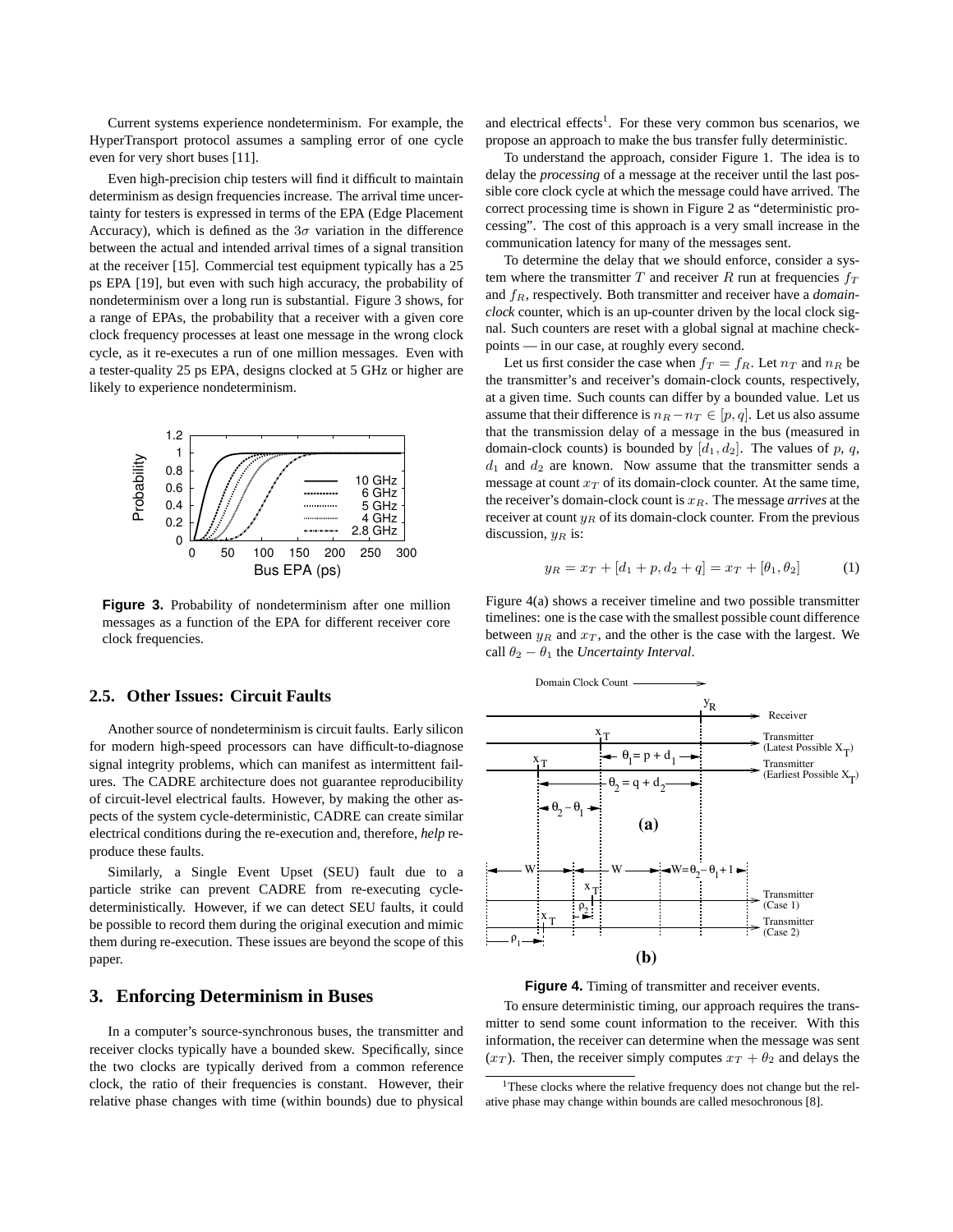*processing* of the message until that point, therefore ensuring determinism. Consequently, the Uncertainty Interval is the maximum delay that we need to add to a message to ensure bus determinism.

In the following, we present two ways to support our approach. The first one involves sending count information with every message; the second one sends count information at every cycle. Later, we consider the case of  $f_T \neq f_R$  and present a hardware implementation.

#### **3.1. Sending Information with Every Message**

A simple approach is for the transmitter to attach the current value of its domain-clock count  $(x_T)$  to every message. This approach, called *FullCount*, requires adding many bits to each message. For instance, if the interval between checkpoints is 1 second and  $f_R$  is 1GHz, then the count takes at least 30 bits. For narrow buses, this adds multiple cycles to each message. Still, for long messages like memory lines, adding four additional bytes makes little difference.

An alternative approach called *Offset* is to divide the time into windows of a fixed number of cycles. The transmitter attaches to every message only the current *offset* count (ρ) from the beginning of the current window (Figure 4(b)). For this approach to work, the *Window Size* W must be such that, given  $\rho$ , the receiver is able to reconstruct without ambiguity the window number  $(N_W)$  where  $x_T$ is found. Then, on reception of  $\rho$ , the receiver can reconstruct  $x_T$ as  $N_W \times W + \rho$ .

In practice, any window size larger than the Uncertainty Interval will do:

$$
W = \theta_2 - \theta_1 + k \tag{2}
$$

where  $k$  is an integer larger than zero. In our initial design, we use  $k = 1$ . To see why this works, consider Figure 4(b). The figure shows two examples of transmission times  $x_T$  that are in between the earliest and the latest possible values. Any  $x_T$  has an associated  $\rho = x_T \text{ mod } W$  that gives the offset from the beginning of its window. Since the Uncertainty Interval is smaller than  $W$ , it is either fully inside a window or strides two windows. In the latter case, the values of  $\rho$  in the earlier window are strictly greater than the values of  $\rho$  in the later window. Consequently, in all cases,  $y_R - \theta_1 - \rho$  lies in the same window as  $x_T$ . This means that  $\lfloor (y_R - \theta_1 - \rho)/W \rfloor$ is  $x_T$ 's window number  $N_W$ . Given  $N_W$ , the receiver reconstructs  $x_T$  as  $N_W \times W + \rho$ . The receiver then processes the message at count  $z_R = x_T + \theta_2$ .

This approach has the advantage that  $\rho$  needs very few bits. For example, as per the HyperTransport protocol for very short buses [11], we can assume an Uncertainty Interval equal to one. Then, we can set W to two and, since  $\rho$  only needs  $\log_2 W$  bits, we only need one bit for  $\rho$ . Even if we assume an Uncertainty Interval of three cycles, we only need two bits for  $\rho$ . In this case, we can either add two extra bits to the bus or consume only one extra cycle per message even for very narrow buses.

#### **3.2. Sending Information At Every Cycle**

In a different approach called *Pulsing*, the transmitter clock cycles continuously. The receiver has one additional counter that is incremented at each pulse of the transmitter clock. With this information, the receiver identifies each cycle. When a message arrives at the receiver, the receiver is able to determine at what cycle count  $x_T$  the transmitter sent the message. Knowing  $x_T$  and its current domain-clock count, the receiver can delay message processing appropriately to ensure determinism. At each checkpoint, the pulses temporarily stop while the counter is being reset.

This scheme requires a dedicated *Idle* signal. If the transmitter has no data to send, it cannot stop sending the clock pulses. Instead, it asserts the Idle signal and continues clocking. Overall, this scheme is very inexpensive for point-to-point unidirectional buses.

However, consider a bus connecting several components. In the schemes of Section 3.1, all components send their  $x_T$  or  $\rho$  over the same wires — we size the number of wires for  $\rho$  based on the largest W of all the components. Unfortunately, for *Pulsing*, we need to allocate one pair of dedicated clock and Idle wires for each component. The wires cannot be shared because the clock lines are busy all the time.

#### **3.3. Different Transmitter & Receiver Frequencies**

We address the case when the transmitter frequency  $f_T$  and the receiver frequency  $f_R$  are different by assuming a hypothetical transmitter  $T'$  associated with the true transmitter  $T$  (Figure 5).  $T'$  cycles at the same frequency as the receiver and is perfectly synchronized with  $T$  — there is no signal drift or jitter in their communication.





With this approach, any cycle counts in  $T$  are scaled to cycle counts in  $T'$  using the ratio of frequencies:

$$
n_{T'} = \lceil n_T \times f_R/f_T \rceil \tag{3}
$$

Then, we take the analysis developed so far and reuse it for the communication between  $T'$  and R, which cycle at the same frequency. The values of all the input parameters ( $\theta_1$ ,  $\theta_2$ , and W) and  $\rho$  are given in  $f_R$  cycles.

We can use any of the schemes of Sections 3.1 and 3.2. For example, if we use the  $FullCount$  scheme,  $T'$  hypothetically attaches  $\lceil x_T \times f_R/f_T \rceil$  to every message.

If, instead, we use the *Offset* or *Pulsing* schemes, we need a translation table that maps cycle counts in  $f<sub>T</sub>$  to cycle counts in  $f<sub>R</sub>$ . To see how this works, consider the Window Size, whose value in ns is constant but whose value in  $T'$  and T cycles is different —  $W_{T'}$  and  $W_T$ , respectively. To select the Window Size, we need to find  $W_{T'}$  and  $W_T$  that are both integers and are related as per  $W_{T'} = W_T \times f_R/f_T$ . For this, we may need to select a k in Equation 2 that is greater than one. Note that the values  $\theta_1$ ,  $\theta_2$ , and  $k$  in Equation 2 are cycle counts and, therefore, are different integer values in  $f_T$  and  $f_R$  cycles. After we find  $W_{T'}$  and  $W_T$ , we use a lookup table with as many entries as  $W_T$ . In each entry i, we store  $j = \lfloor i \times f_R/f_T \rfloor$ . This table maps cycle counts in the two frequencies. As an example, assume that  $f_T = 300$  and  $f_R = 500$ , and that we end up setting  $W_T = 6$ , and  $W_{T'} = 10$ . The six entries in the table contain  $[0, 2, 4, 5, 7, 9]$ .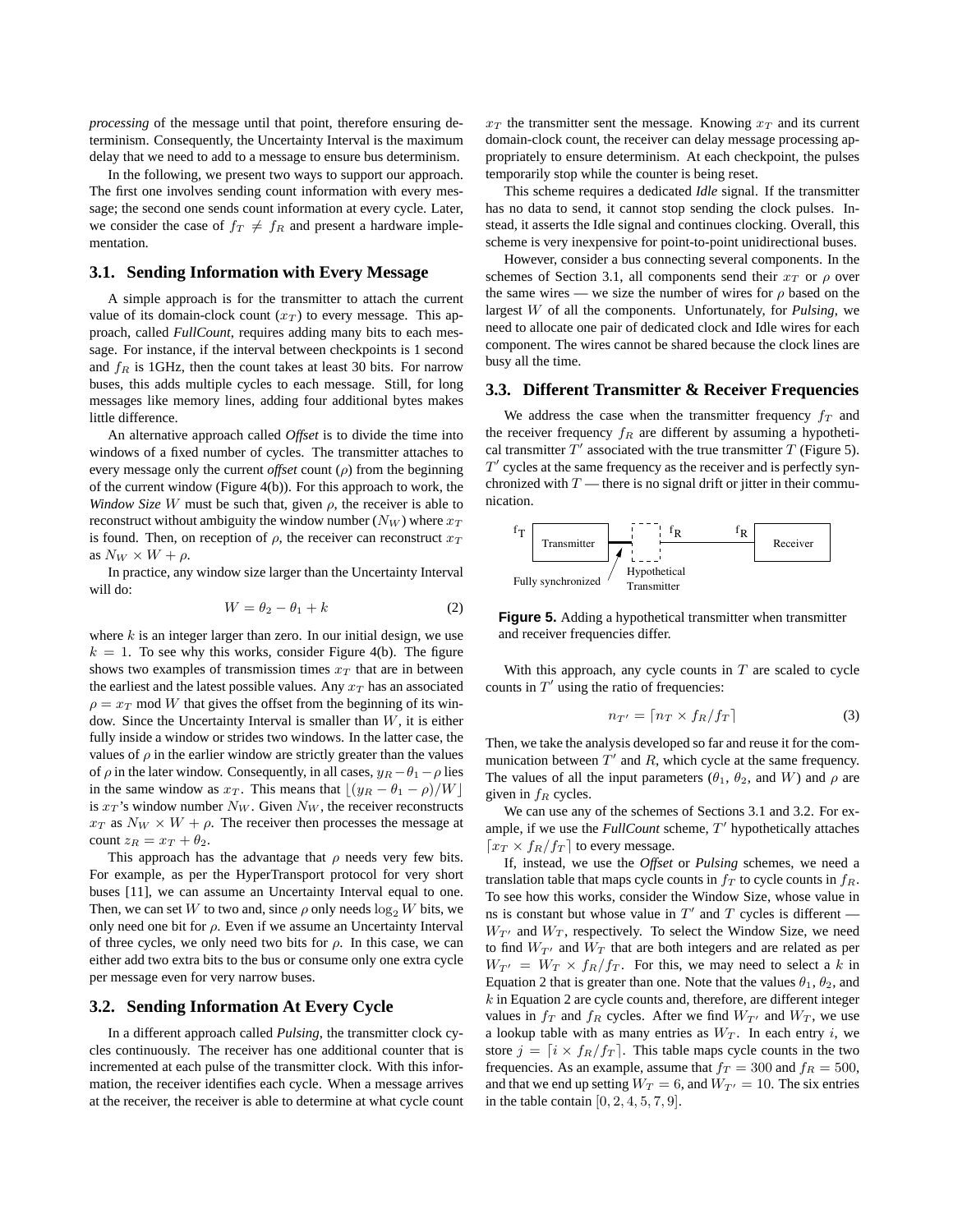In *Offset*, we use this table to translate the  $\rho_T$  that T attaches to messages (in the example, 0, 1, 2, 3, 4, or 5) to the  $\rho_{T'}$  that  $T'$ hypothetically attaches to the same messages (0, 2, 4, 5, 7, or 9). Conversely, in *Pulsing*, the table contains the only cycle counts in  $f_R$  at which  $T'$  hypothetically sends pulses.

This approach applies irrespective of which frequency is higher. The case of  $f_R < f_T$  requires that the transmitter does not transmit all the time — otherwise, the receiver would overflow. It may result in multiple  $T$  cycle counts being mapped into the same  $T'$  cycle count. This does not cause nondeterminism, as long as the messages are queued and processed in order.

#### **3.4. Hardware Implementation**

Finally, we present an implementation of our approach. We focus on the *Offset* scheme for  $f_T \neq f_R$ , since this is the most advanced and general scheme.

As indicated in Section 3.1, the receiver computes the cycle at which to process a message with:

$$
z_R = \lfloor (y_R - \theta_1 - \rho_R)/W \rfloor \times W + \rho_R + \theta_2 \tag{4}
$$

where all these parameters are given in  $f_R$  cycles. In particular, we use  $\rho_R$  to refer to the offset in  $f_R$  cycles.

Our design introduces logic in the bus interface of the receiver (Figure 6). The logic performs two operations, namely translating the  $\rho_T$  generated by the transmitter to  $\rho_R$ , and computing Equation 4. We perform the first operation as outlined in Section 3.3, using a small lookup table that is loaded at boot time. Placing the table in  $R$  (leftmost part of Figure 6) frees the  $T$  from having to know about  $R$ 's frequency.



**Figure 6.** Implementation of the *Offset* scheme when transmitter and receiver frequencies differ.

To implement Equation 4, we use the rest of the hardware in Figure 6. First, we read  $y_R$  from the current value of the domainclock counter and compute  $m = y_R - \theta_1 - \rho_R$ . Then, to compute  $q = |m/W| \times W$ , we save the value of the domain-clock counter periodically at every W cycles into a short circular queue. The saving operation is triggered by an overflow signal from a modulo-W counter. The  $q$  value is the highest value in the circular queue that is lower than  $m$ . This operation requires a CAM search on the queue. Fortunately, it can be shown that the number of queue entries is small, as it is bounded by  $2 + \lceil \theta_1/W \rceil$ . Finally, we add  $q + \rho_R + \theta_2$  to obtain  $z_R$ .

The resulting  $z_R$  and the data coming from the bus are placed into the Holding Queue. At all times, the value of the domain-clock counter is compared to the  $z_R$  of the entry at the head of the queue. When both match, the entry at the head of the queue is processed.

## **4. CADRE Architecture**

Figure 7 shows a computer augmented with the CADRE architecture and its determinism boundary. The example machine has the board-level architecture of a typical Intel-based system. The processor chip connects to a Memory Controller Hub (MCH) chip, which manages memory accesses, refreshes, and integrity checks. The MCH communicates with the IO Controller Hub (ICH), which controls peripheral buses such as ATA and PCI.

Our system uses a multiprocessor chip with a single clock domain. The cores are connected by a fully-synchronous on-chip bus and, therefore, core-to-core communications within the chip are assumed deterministic. However, the buses connecting the processor chip to the MCH, and the MCH to the memory modules and ICH are source-synchronous and, therefore, nondeterministic.

CADRE consists of a set of architectural modules that ensure deterministic execution. CADRE also leverages support for system checkpointing and rollback as proposed elsewhere [16, 18]. Figure 7 shows the CADRE modules in a shaded pattern. In the following, we describe the architecture in detail.

#### **4.1. Support for Deterministic Execution**

#### **4.1.1. Deterministic CPUs**

To make each CPU deterministic, we require a means of setting it to a known hardware state at every checkpoint. For that, we save the architectural registers, flush the pipeline, and write back and invalidate caches and TLBs. Then, we need to initialize all the counters, buffers, and other state elements in the CPU to a known state. Unfortunately, modern processors do not typically provide this capability. Indeed, Dahlgren *et al.* [7] observe that many flipflops can have different contents across different runs because of non-deterministic initial values. Therefore, CADRE assumes the existence of an instruction, DETRST, that initializes all these state elements. The Pentium-M debugging platform [12] already provides the ability to reset certain state elements inside the processor. Thus, we believe that DETRST can be implemented in a production processor with modest performance cost, and should need five to ten cycles to reset all these processor structures [21].

CADRE augments the CPU with a *CPU Log* that logs a variety of events (Figure 7). These events are (i) clock duty cycle modulation, (ii) voltage-frequency scaling, and (iii) nondeterministic interrupts and exceptions generated inside the processor chip. Examples of the latter are thermal emergencies and ECC failures due to soft errors. Each entry in the log contains the value of the domain-clock counter and an event descriptor. During re-execution, events in the log are replayed to reproduce the events in the original execution.

Handling frequency scaling events requires additional steps. This is because, when the frequency changes, many events in the processor may become nondeterministic. In addition, the module for bus determinism discussed in Section 3.4 needs to be informed. Consequently, when the frequency needs to be changed, CADRE updates the CPU Log and forces a checkpoint. After that, it changes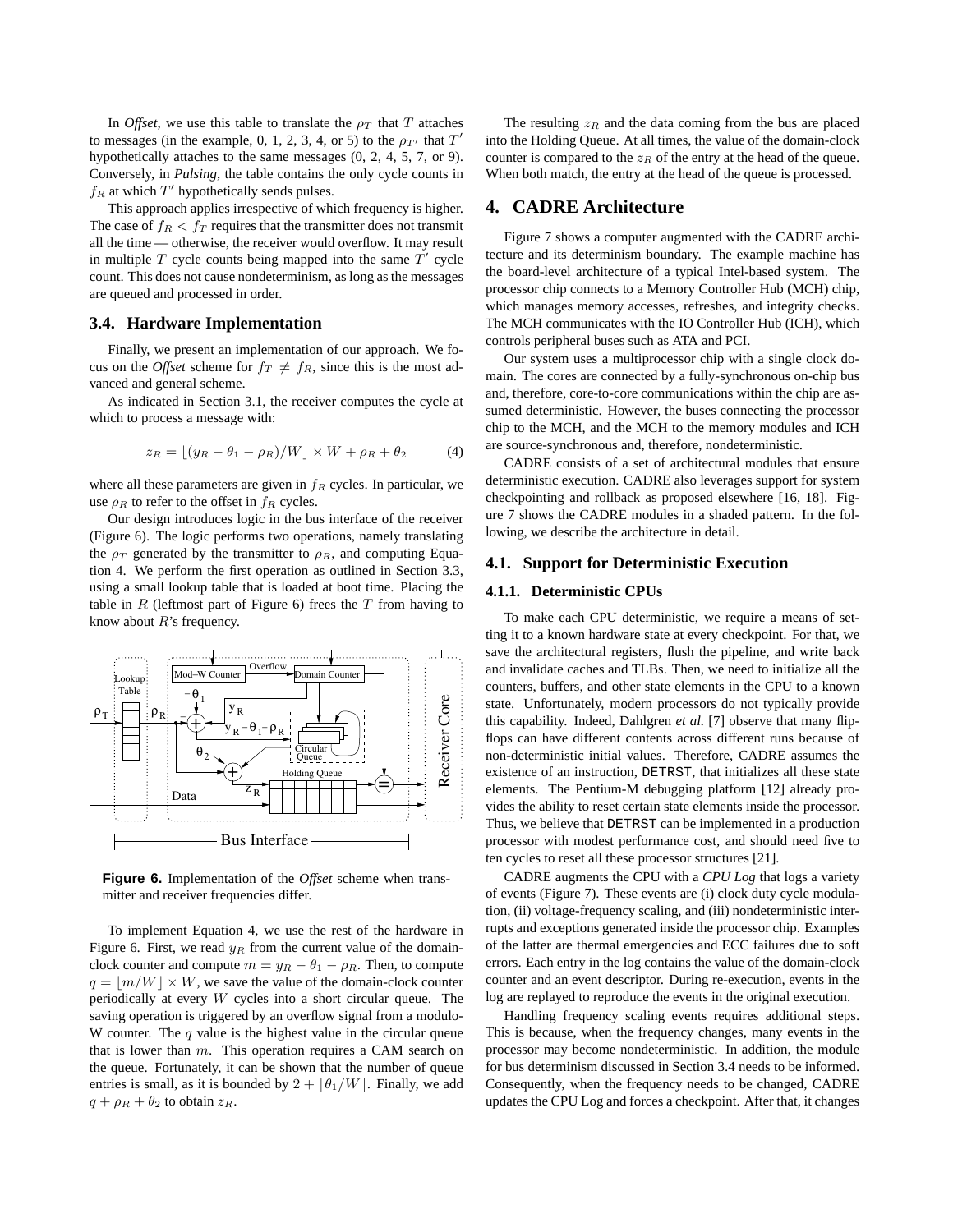

Figure 7. Computer augmented with CADRE modules.

the frequency, informs the bus, and then restarts execution. This scheme enables a deterministic replay.

#### **4.1.2. Deterministic Memory System**

A *CADRE Controller* in the MCH ensures determinism in the memory system (Figure 7). The controller makes memory refresh deterministic by resetting the refresh logic at each checkpoint. In this case, if all of the inputs to the memory controller are deterministic, the refresh logic will generate deterministic outputs. As long as the checkpoint interval is long enough to allow at least one refresh operation to complete per location, the DRAM will not lose data.

To circumvent nondeterminism from memory scrubbing, the CADRE Controller includes in the checkpoint the MCH register that indexes the currently scrubbed line. When restoring the checkpoint, the register is restored, enabling scrubbing to resume exactly from where it was before the checkpoint.

#### **4.1.3. Deterministic IO**

Since IO devices are inherently nondeterministic, CADRE uses a logging-based solution. Specifically, CADRE places a buffering module in the MCH called the *Input Log* (Figure 7). The Input Log records all the messages arriving from the ICH. In addition, it also captures the interrupts that the ICH delivers to the MCH and the non-deterministic interrupts that are generated in the MCH. Each entry of the Input Log records the event and the domain-clock count.

The Input Log obviates the need to checkpoint IO devices such as network cards, sound cards, disk controllers, and graphics cards connected to the ICH. When replaying an execution, the IO devices can simply be suspended by gating their clock and disconnecting them temporarily from the data bus. The Input log will reproduce all of the signals that the I/O devices generated during the original execution.

Unlike other IO devices, a graphics card is typically connected directly to the MCH. In this case, CADRE can still treat it as an IO device and therefore record inputs from it in the Input Log. Alternatively, if the graphics unit can be checkpointed, it can be treated as a deterministic agent like a processor.

In Intel chipsets, the bus that carries data between the ICH and the MCH is narrow — at most 16 bits [2]. Consequently, each entry of the Input Log can be 48 bits wide: 16 bits of data and 32 bits

for the domain-clock timestamp. For space efficiency, rather than logging the full 32-bit timestamp, we can log only the offset from the previous logged timestamp.

#### **4.1.4. Deterministic Buses**

Section 3 proposed a mechanism to enforce determinism in source-synchronous buses. The mechanism requires the module shown in Figure 6 at the receiver side of a unidirectional bus. Since the buses in our reference machine are bidirectional, CADRE needs one such module at both ends of each bus. The module is shown as *Synchronizer* in Figure 7.

At the beginning of each checkpoint interval, the CADRE Controller in the MCH broadcasts a BUSRST signal that resets the domain-clock counters in all the Synchronizers. This signal is sent over the buses and may not reach all the Synchronizers at the same absolute time. This is not a correctness problem. Instead, as indicated in Section 3, it gives rise to the  $p$  and  $q$  terms of Equation 1, which increase the latency of deterministic buses.

#### **4.2. Checkpointing and Replay**

For CADRE's deterministic execution to be usable, CADRE also needs to be able to checkpoint, rollback, and replay execution. To do so, CADRE can use a simplified version of the hardware checkpointing mechanisms proposed for Revive [16] or SafetyNet [18]. Specifically, at periodic times (e.g., every second), CADRE checkpoints the machine by: (i) saving the architectural registers, processor state registers, and message queues; (ii) writing back and invalidating all caches and TLBs; and (iii) invalidating predictor tables. As execution proceeds after the checkpoint, when a main-memory location is about to be over-written for the first time since the checkpoint, the old value of that location is saved in a *Memory Log*. This is done in hardware by the *Memory Log Controller* in the MCH (Figure 7). As discussed in [16, 18], this support enables memory state rollback.

#### **4.2.1. Checkpointing Protocol**

CADRE's checkpointing protocol is a variation of the classic Chandy–Lamport algorithm for checkpointing distributed systems [14] (Figure 8(a)). The CADRE Controller in the MCH coordinates the two phases of the algorithm. In the first phase, it broadcasts a message to all the agents in the determinism boundary (typically the MCH and all the processors), asking them to stop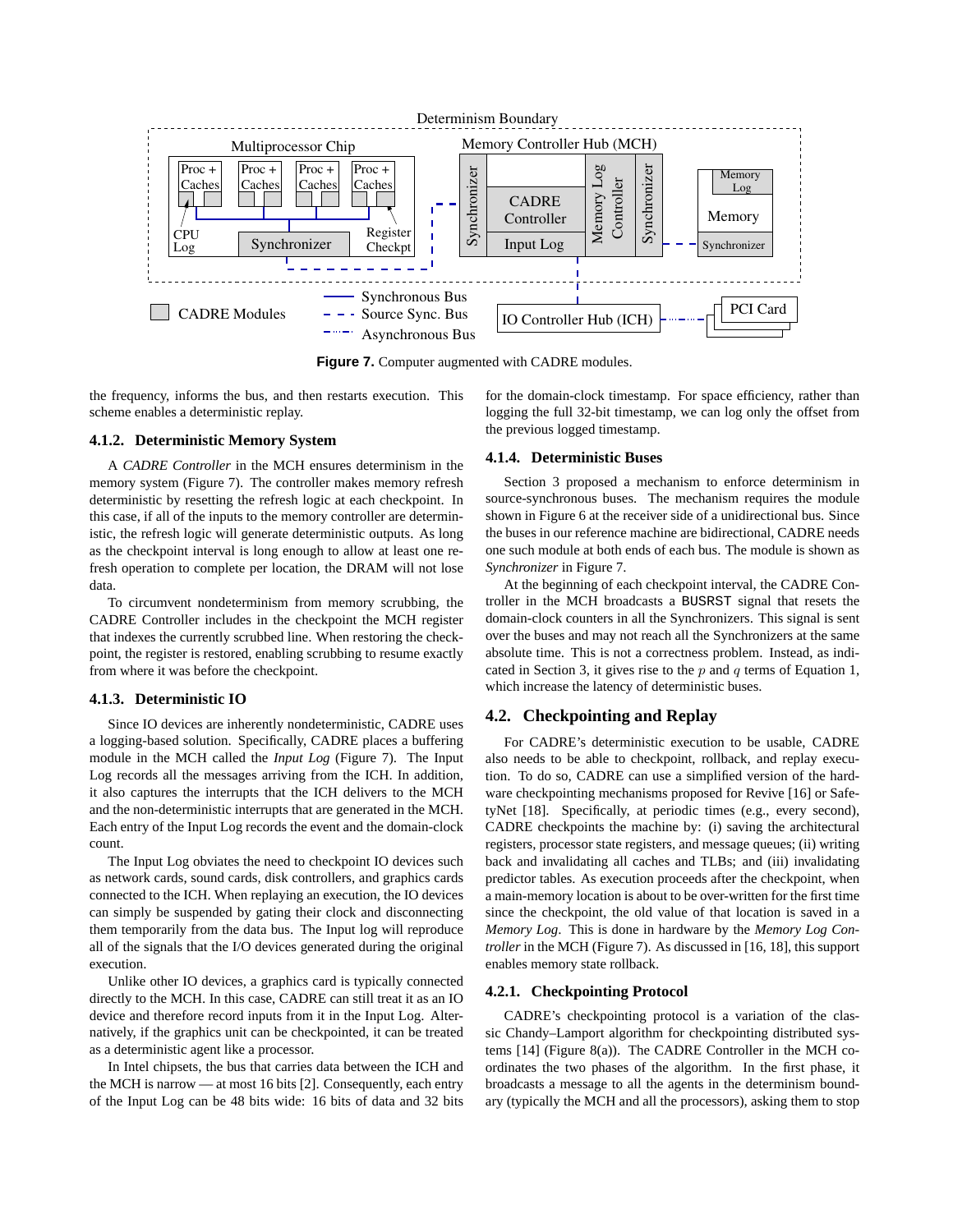

**Figure 8.** Checkpoint protocol (a) and replay protocol (b).

execution. In the second phase, the agents checkpoint their state and then reset it to a deterministic state. The detailed algorithm follows.

**Checkpoint Initiation.** When the maximum time between checkpoints elapses or one of the logs (CPU, Input, or Memory Log) becomes near full, the CADRE Controller initiates a new checkpoint by sending the CKPT-PREP message to all agents. Upon receiving CKPT-PREP, an agent suspends execution and sends a CKPT-RDY message back to the MCH.

**Wait State.** The agent remains stopped and any incoming messages are queued. Meanwhile, the CADRE Controller is waiting to receive CKPT-RDY responses from all agents. When it gets them all, the Controller sends CKPT-INIT to everyone.

**Checkpoint State.** When an agent has received CKPT-INIT on all incoming buses, it enters the checkpoint state. It saves the architectural and processor state registers and the message queues which contain data that has been accumulating since execution stopped. It also writes-back and invalidates caches and TLBs, and invalidates predictor tables. Finally, it executes the DETRST instruction to reset the hardware. At this stage, it is possible to transfer the execution to an RTL simulator by simply initializing the simulator state with DETRST and loading the checkpoint data.

When the agent finishes taking the checkpoint, it sends a CKPT-DONE response to the CADRE Controller. After receiving all the CKPT-DONE responses, the CADRE Controller asserts the BUSRST signal on all buses. In response, all agents reset their domain-clock counters to zero and resume execution.

#### **4.2.2. Replay Protocol**

The replay protocol has three phases, namely checkpoint restoration, deterministic replay, and return to normal execution (Figure 8(b)).

**Checkpoint Restoration.** The CADRE Controller first saves the current MCH domain-clock counter value in the *Replay Stop Marker* register. Then, it sends the REPLAY-INIT message to all agents. On message reception, agents restore the saved registers and message queues, invalidate (but *not* write-back) caches and TLBs, and execute DETRST. Each agent then freezes its pipeline and sends REPLAY-RDY to the MCH. On receiving REPLAY-RDY from all agents, the CADRE Controller reads the Memory Log and restores memory to the previous checkpoint. Finally, it asserts the BUSRST signal. Upon seeing the BUSRST signal, all agents reset their domain-clock counters and resume computing, therefore replaying the execution.

**Deterministic Replay.** The MCH behaves just as during normal execution except that IO inputs are replayed from the Input Log and IO outputs are discarded. IO devices are completely isolated from the system. A supervisor unit in each processor plays back the CPU Log, reproducing the clock duty cycle modulation events, voltage-frequency scaling events, and nondeterministic interrupts and exceptions that occurred during the original execution. We assume that no unexpected thermal emergencies occur during replay — since we are replaying the execution deterministically, the thermal profile of the re-execution follows that of the original one.

**Return to Normal Execution.** When the MCH domain-clock counter reaches the value stored in the Replay Stop Marker register, the deterministic replay is complete. CADRE switches back to Normal mode and the IO devices are reconnected.

## **5. Evaluation**

Rather than evaluating CADRE with a traditional simulation approach, we estimate its performance and storage overheads through measurements on a real, non-CADRE system. A key benefit of this approach is the ability to run real programs to completion. A shortcoming is that some CADRE overheads are not modeled and that validation of the proposed algorithms and techniques is not as thorough.

We take an Intel server and estimate the main CADRE performance and storage overheads. Specifically, we measure the performance overhead of (i) periodic cache and TLB writeback and invalidation, and (ii) longer main memory latencies (which would be caused by the bus synchronizers). These are the main CADRE performance overheads. Less important CADRE performance overheads that are not measured include (i) the periodic invalidation of branch predictors and potentially similar structures, and (ii) the memory logging of first writes. Such logging has been shown to have negligible overhead in [16, 18] because it is not in the critical path of execution.

To estimate storage overheads, we measure the rate of IO input, which determines the size of CADRE's Input Log. To estimate the size of CADRE's Memory Log, Section 5.1 discusses the results reported in the literature for checkpointing schemes. Finally, the size of CADRE's CPU Log is negligible because it stores only rare events.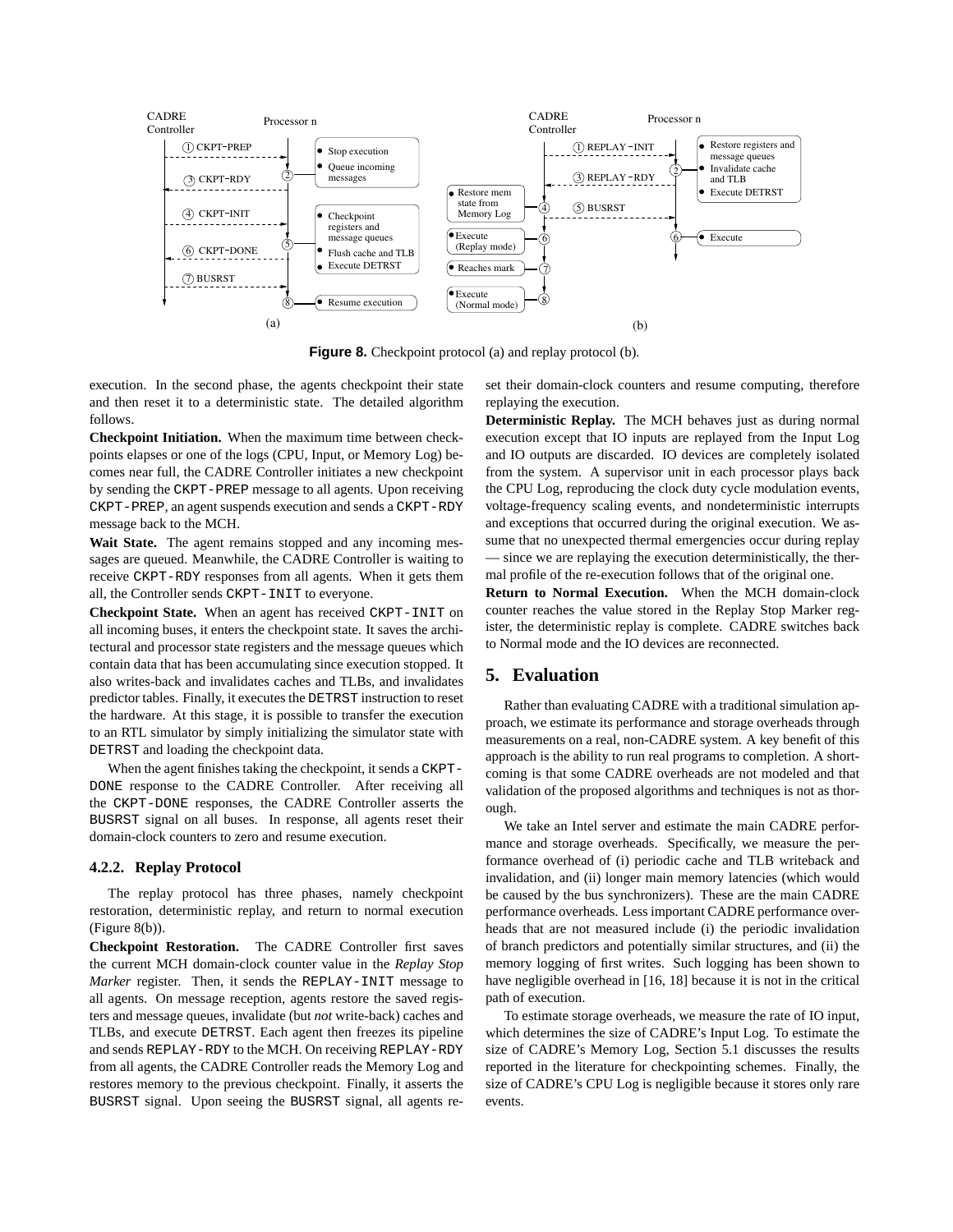

**Figure 9.** Mean input IO bandwidth.



**Figure 10.** Peak input IO bandwidth.



**Figure 11.** Mean input bus bandwidth.

Table 1 shows the characteristics of the server measured and the applications executed. SPECweb and SPECjbb use Sun's JDK 1.5. SPEComp is compiled with Intel's C and FORTRAN compilers with –O2. SPECint and SPECfp are compiled with gcc and f77 with –O3. SPECweb is excluded from the performance experiments because its response time varies greatly from run to run even on the base unmodified hardware — it is therefore difficult to separate estimated CADRE slowdowns from the noise. In our experiments, for each of the SPEComp, SPECint and SPECfp suites, we run all the applications in the suite in series and report the overall results. The *galgel* application from SPEComp is excluded from our experiments because it generates runtime errors on our machine.

| Server Measured                                                  |  |  |
|------------------------------------------------------------------|--|--|
| Dual-processor 2.8 GHz Pentium-4 Xeon server with Hyperthreading |  |  |
| (4 hardware threads total)                                       |  |  |
| Per-processor L2 cache: 1 MB                                     |  |  |
| Main memory: 2 GB of DDR2-400 SDRAM                              |  |  |
| Chipset: Intel E7525 with 800 MHz front side bus                 |  |  |
| OS: SuSE Linux 9.3 with 2.6.11 kernel                            |  |  |
| Workloads Executed                                               |  |  |
| SPECweb2005: Enterprise webserver running Apache 2.0 with 500    |  |  |
| clients. It performs intensive network and disk IO, but it is    |  |  |
| CPU bound. Used in the IO experiments only                       |  |  |
| SPEC jbb2005: Enterprise Java middleware with very little IO     |  |  |
| SPEComp2001: Parallel scientific applications in C or FORTRAN    |  |  |
| with OpenMP parallelization pragmas                              |  |  |
| SPECint2000 and SPECfp2000: CPU-intensive sequential codes       |  |  |

**Table 1.** Experimental setup. In the plots, we label the workloads *WEB*, *JBB*, *OMP*, *INT*, and *FP*.

In the following, we first measure the space and performance overheads, and then address related issues.

#### **5.1. Space Overhead**

The two main storage overheads in CADRE are the Input Log and the Memory Log. To estimate the size of the former, we periodically poll the Linux kernel for disk, network card, and interrupt controller transfer rates as the workloads run. Recall that CADRE only needs to log *input* IO.

Figure 9 shows the average data rate for each of the three input IO sources and each workload. Figure 10 shows the peak rate, measured over 100 ms intervals. The figures show that the sustained input rate is quite low, even for SPECweb. The peak rate, however, is much higher. The highest rates are seen during application startup. From these figures, we conclude that if we wish to provide a one-second replay interval for these workloads during startup, we must buffer approximately 64MB of input IO data; for a one-second of steady state, the requirement for the workloads other than SPECweb is 100KB.

We cannot easily use our experimental setup to estimate the size of CADRE's Memory Log. Consequently, we report results from checkpointed systems in the literature that similarly log in memory on first write. Specifically, SafetyNet [18] logs on average 50MB/s per processor for the most memory-intensive workload (SPECjbb) [22]. The authors simulate 4GHz single-issue in-order processors. ReVive [16] generates a maximum log of 125MB/s per processor for the most memory-intensive workload (FFT) — and, on average for all the applications, a maximum log of 38MB/s. The authors simulate 1GHz 6-issue out-of-order processors.

These log rates are conservative for CADRE because they were measured for short checkpoint intervals (330ms and 10ms). Firstwrite log storage overhead increases sublinearly as we increase the checkpoint interval to CADRE's one second. Moreover, logs can use compression to reduce their size to less than half [22]. Overall, if we assume a rough figure of 50MB/s per processor, our four-core machine would require 200MB to support a one-second checkpoint interval. While exact space overhead numbers will vary depending on workload, processor, memory, and IO system, both the Input and Memory Log in CADRE have tolerable sizes.

#### **5.2. Performance Overhead**

As indicated before, the two main performance overheads in CADRE are the periodic cache and TLB writebacks and invalidations, and the longer main memory latencies induced by the bus synchronizers. To estimate the first overhead, we develop a kernel module that periodically executes the *WBINVD* instruction on all processors. Such instruction forces the writeback and invalidation of all on-chip caches and TLBs. We vary the frequency of WBINVD execution. Our results show that, with one-second intervals between executions, the performance overhead is negligible for all workloads. Even for intervals of 100ms, the overhead is less than 1%. Consequently, for the one-second CADRE checkpoints, this operation has no performance impact.

Consider now the latencies due to the bus synchronizers. Section 3 showed that the maximum delay that the bus synchronizer adds to a message to ensure determinism is equal to the bus Uncertainty Interval ( $\theta_2 - \theta_1$ ). As per the HyperTransport protocol for very short buses [11], we assume an Uncertainty Interval equal to one for our buses. In a round trip from processor to memory, there are four accesses to source-synchronous buses. With an MCH running at 800MHz, this amounts to adding, in the worst case, four 800MHz cycles or 14 processor cycles. Consequently, in the worst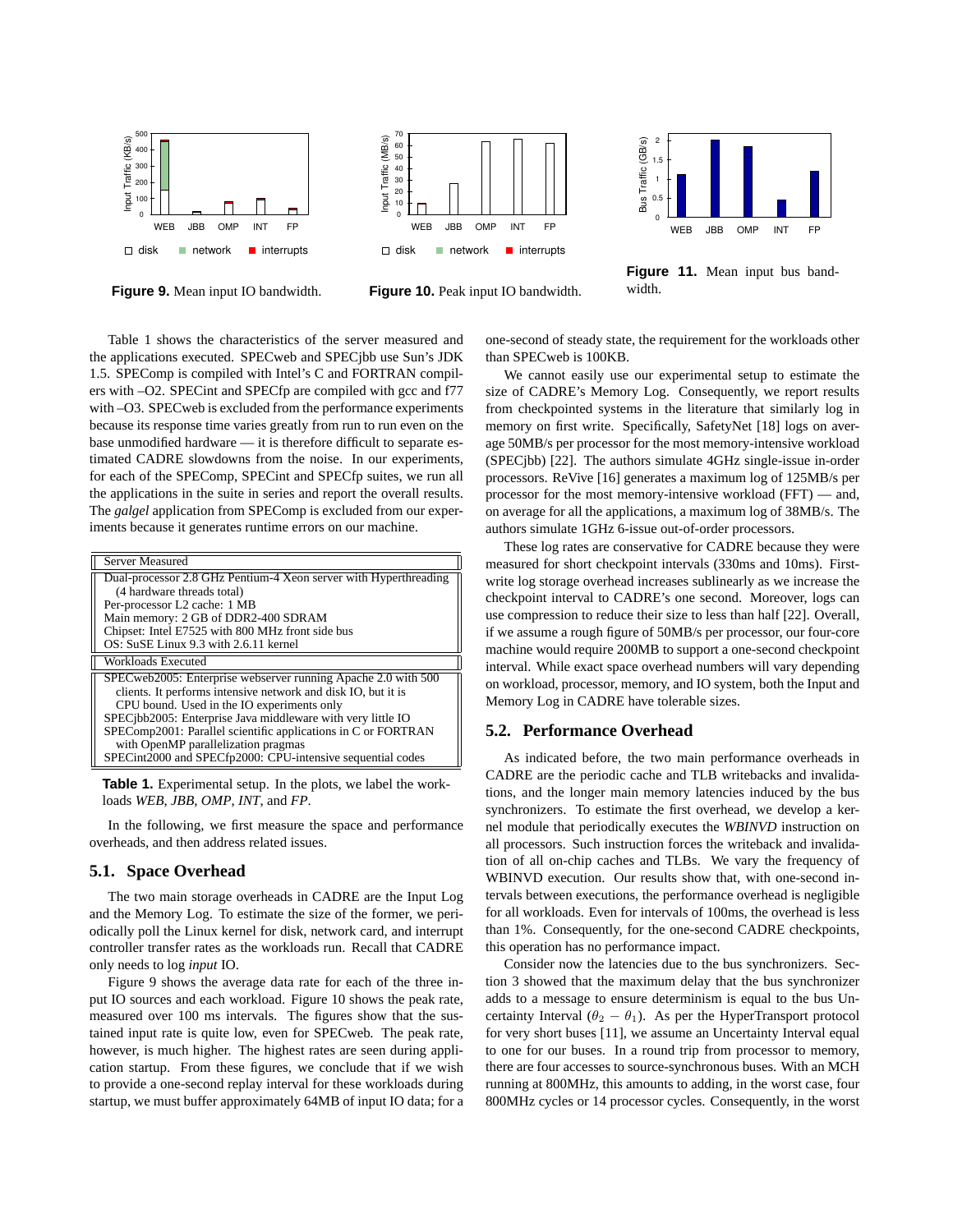case, CADRE adds 14 processor cycles to a round trip that takes  $\approx 200$  cycles.

To estimate the impact of this additional latency, we program the MCH to add 14, 28, 42, or 56 processor cycles to the memory latency. We do this by increasing the programmable read pointer delay, the RAS–CAS delay, and the clock guard band in the MCH [3]. Figure 12 shows the resulting slowdown of the workloads for the different memory latency increases. The figure shows that the increased latency has a small but measurable effect. If we consider the most realistic latency increase, namely 14 cycles, we see that the overhead is 1% or less for all workloads.



Figure 12. Slowdown due to longer latency to main memory.

#### **5.3. Comparison to the State of the Art**

We now compare CADRE to the state-of-the-art in cycledeterministic systems. The state of the art is represented by Golan, a hardware testbed used to debug the Pentium-M processor [12]. Golan attaches a logic analyzer to the pins of the processor chip. Every input signal (address, data, and control) arriving at the pins is logged along with the clock cycle count. Periodically, Golan takes a checkpoint, which involves writing back and invalidating caches and TLBs, saving the processor registers, and performing a DETRST-like operation to reset the processor state. Upon detection of a failure, Golan restores a checkpoint and re-starts execution while replaying the logic analyzer log.

Although Golan also provides additional capabilities such as signal injection (useful for emulating I/O devices) and shmoo automation, we use it as an archetype of an approach to support cycledeterminism that we call *BusSnoop*. In BusSnoop, a buffering device snoops the pins of the processor chip and logs all the incoming events. Table 2 compares CADRE to *BusSnoop*.

| Characteristic             | <b>CADRE</b> | <b>BusSnoop</b> |
|----------------------------|--------------|-----------------|
| <b>Hardware Complexity</b> | Moderate     | High            |
| <b>Replay Distance</b>     | High         | Low             |
| Storage Needed             | Low          | High            |

**Table 2.** Comparing CADRE to the state of the art in cycledeterministic systems.

We argue that CADRE substantially reduces the hardware complexity relative to BusSnoop. In BusSnoop, the buffering device interfaces to the high-frequency processor pins, which requires sophisticated signal tapping support. Alternatively, if the tapping occurs on the bus inside the chip, BusSnoop may require additional chip pins to dump on the fly the state that is being collected. Instead, CADRE buffers state at MCH/memory speeds (the Memory Log) or IO speeds (the Input Log), which is much simpler to implement. CADRE adds the CADRE Controller and bus synchronizers, which we believe have modest complexity. Finally, both CADRE and BusSnoop need similar hardware to ensure CPU determinism, which includes a mechanism like the CPU Log and appropriate RTL design of the CPU (Section 2.1). Overall, we feel that the reduction in hardware complexity is an important issue, especially as we suggest incorporating CADRE into systems deployed in the field (Section 5.4).

For a fixed storage requirement, CADRE is able to replay a much longer execution than BusSnoop. This is because BusSnoop needs to log much more information. Specifically, consider a 200MB log. As indicated in Section 5.1, this is our estimate of the size of the CADRE Memory Log needed to support one-second replays in our machine. To a first approximation, we neglect the Input Log requirements because, after program startup, they typically amount to noise over the Memory Log. On the other hand, BusSnoop fills 200MB very quickly. To see why, consider Figure 11, which shows the *input* data rates in the front side bus for each workload. These results are obtained with VTune [1]. These rates are typically 1-2 GB/s, with SPECjbb generating 2.03 GB/s. Let us assume that a BusSnoop log entry stores a 32-bit timestamp and a 64-bit data field. If we run SPECjbb, a 200MB buffer fills in only  $(200MB/s/2.03GB/s) \times \frac{2}{3} \approx 66ms$ . Consequently, BusSnoop's replay period is shorter.

Finally, from the previous discussion, we see that to support the same replay distance, CADRE needs much less log storage than BusSnoop. More specifically, BusSnoop's storage size is proportional to the duration of the period we want to replay. On the other hand, CADRE's Memory Log size increases only sublinearly with time because first-writes become less frequent with time. In fact, CADRE can support even an almost unbounded replay period with a checkpoint storage size equal to the memory size. In this case, we save the whole memory state to disk and run CADRE without Memory Log. CADRE then only needs to log IO. With IO bandwidth on the order of 100KB/s, the Input Log for a one-hour execution totals only 360MB, which comfortably fits in a dedicated DRAM buffer.

#### **5.4. Using CADRE**

Finally, we examine how to use CADRE. Typically, we use CADRE to replay after a hardware fault is found. In this case, the Memory Log and a register checkpoint are used to restore a checkpointed state. Then, re-execution proceeds by replaying the Input and CPU Logs. Test access ports (e.g., JTAG) are used to read data out of each component. To examine the microarchitectural state in more detail, it is possible to transfer the checkpointed state and logs to a logic simulator. Using the simulator, an engineer can view any waveform in the system. This dump-to-simulator technique is identical to that used in existing systems.

As indicated in Section 5.3, CADRE can be made to support almost unbounded replay periods. This is done by copying the contents of the main memory to a reserved block of "checkpoint" DRAM or to disk, and executing without generating any Memory Log. CADRE can then potentially execute for hour-long periods. This enables schemes for detecting long-latency faults, such as running periodic self-consistency checks in software.